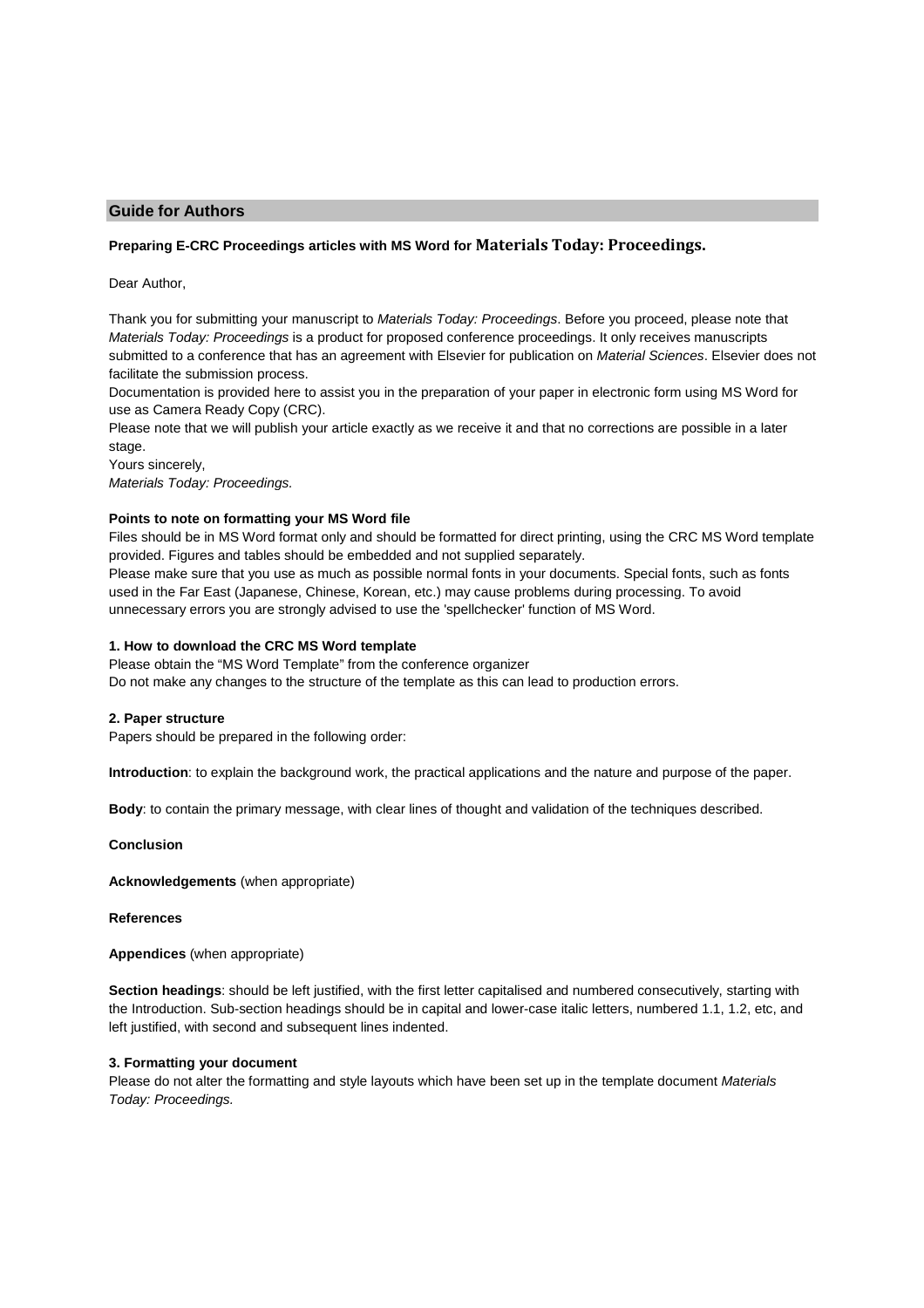As indicated in the template, papers should be prepared in single column format (192 mm × 262 mm). Do not number pages on the front, as page numbers will be added separately for the preprints and the Proceedings. Leave a line clear between paragraphs.

All the required style templates are provided in the file "MS Word Template" with the appropriate name supplied, e.g. choose 1. Els1st-order-head for your first order heading text, els-abstract-text for the abstract text etc.

## **i. Title page**

The first page should include: (a) **Conference Title** Click on the existing text and enter the name of the congress.

### (b) **Title**

Click on the existing text and enter the title of the paper using sentence case.

(c) **Each author's name and affiliation**, including present address

- Authors' names: Remember to include the correct superscript linking to the appropriate affiliation details.
- Affiliations: Remember to include the correct superscript linking to the appropriate author details.

(d) **Abstract** (50–100 words)

Insert an abstract of 50–100 words, giving a brief account of the most relevant aspects of the paper.

(e) **Keywords** (5–10) Insert 5–10 keywords. Please follow the template style for all the above features.

## **ii. Tables**

All tables should be numbered with Arabic numerals. Headings should be placed above tables, left justified. Leave one line space between the heading and the table. Only horizontal lines should be used within a table, to distinguish the column headings from the body of the table, and immediately above and below the table. Tables must be embedded into the text and not supplied separately.

### **iii. Illustrations**

All figures should be numbered with Arabic numerals (1, 2, …). All photographs, schemas, graphs and diagrams are to be referred to as figures.

Line drawings should be good quality scans or true electronic output. Low-quality scans are not acceptable. Figures must be embedded into the text and not supplied separately.

Lettering and symbols should be clearly defined either in the caption or in a legend provided as part of the figure. Figures should be placed at the top or bottom of a page wherever possible, as close as possible to the first reference to them in the paper.

The figure number and caption should be typed below the illustration in 9pt and left justified. For further guidelines and information to help you submit high quality artwork please visit: http://www.elsevier.com/artworkinstructions.

Artwork has no text along the side of it in the main body of the text. However, if two images fit next to each other, these may be placed next to each other to save space.

#### **iv. Equations**

Equations and formulae should be typed in Mathtype, and numbered consecutively with Arabic numerals in parentheses on the right hand side of the page (if referred to explicitly in the text). They should also be separated from the surrounding text by one space.